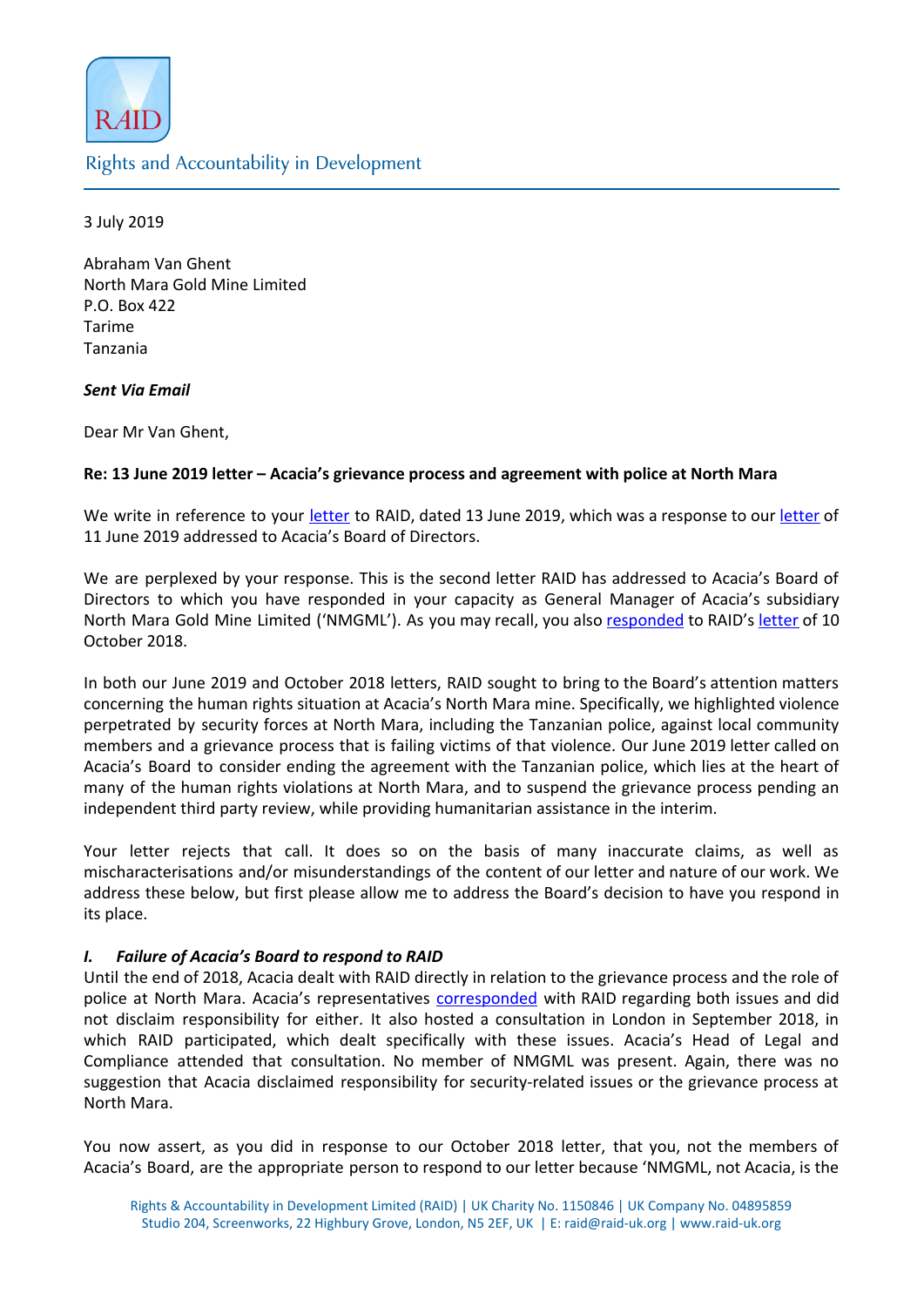owner and operator of the Mine'. Yet in light of Acacia's previous engagement with RAID, public representations, and direct involvement in the relevant matters, your claim that it falls to you to respond is evidently misguided. Oversight of the company's treatment of local communities or human rights is clearly a part of the Board's responsibilities. This is particularly so when these matters implicate the Board's specific mandates, some of which we identified in our October 2018 letter. Indeed, in a letter from the Interim Chair of the Board (published on the Acacia website) reflecting on the challenges Acacia has faced in Tanzania in 2018, Ms Rachel English [stated](https://www.acaciamining.com/about-us/corporate-governance.aspx) that the Board 'continued to be focused on the [Acacia] Group's relationships with all of its stakeholders: including…local communities', and that it 'continues to recognise the important role the Group plays in supporting…local communities around its existing operations'.

As one of three Board members on Acacia's Environmental, Health, Safety & Security ('EHS&S') Committee, Ms English will be particularly aware of the Board's responsibilities in this area, as the Committee's key responsibilities [expressly](https://www.acaciamining.com/about-us/corporate-governance/board-committees.aspx) include 'overseeing and reviewing activities that are of core importance to Acacia's social licence to operate.' In addition, the committee also has delegated oversight of human rights from the Board.

By Acacia's own representations, explicit assumptions of responsibilities and past conduct, it is clear that the Mine's relationship with the Tanzanian police and its grievance process fall squarely within the Board's mandate. The sudden effort to hide behind a legal façade that it is NMGML who solely carries this responsibility is clearly inaccurate and undercuts the much needed efforts required to address the urgent human rights concerns.

#### II. Human rights violations at North Mara

Your letter claims that RAID 'persist[s] in misrepresenting the human rights and security situation at the Mine' and has made 'sweeping claims' about serious human rights violations by forces providing security there. It also claims that RAID 'seems to be comfortable making claims about human rights for which there is little or no factual evidence, or which are demonstrably untrue'.

None of these claims are accurate. RAID's findings are based on detailed field research in Tanzania. RAID's staff have visited North Mara several times since 2014, including on four occasions in 2018 and 2019. Over the past five years, we have interviewed over 90 individuals who have suffered human rights violations and/or their families; a lawyer who has assisted claimants through the grievance process; representatives of Acacia and NMGML; and Tanzanian government officials. We have also collected other credible reports about the human rights violations, such as the findings of a Tanzanian parliamentary report on human rights violations at North Mara mine. The wider security and human rights context in Tanzania is referred to in reports by Human Rights Watch and Amnesty International. Statements we have made regarding the human rights situation at North Mara are grounded in RAID's findings and testimony gathered as part of this research.

In our letter, we refer to the 22 people killed and 69 injured at or near North Mara between 2014 and 2016 that we, with MiningWatch Canada, documented. You provide no evidence to dispute, nor has NMGML or Acacia disproved, these figures. As you may be aware, the numbers are likely an underestimate. A 2016 Tanzanian Parliamentary Commission of Inquiry received reports of 65 killings and 270 injured by police jointly responsible for mine security. We understand that the parliamentary inquiry shared its findings with your company, yet, contrary to the interests of transparency and accountability, Acacia has not sought publication of the full report.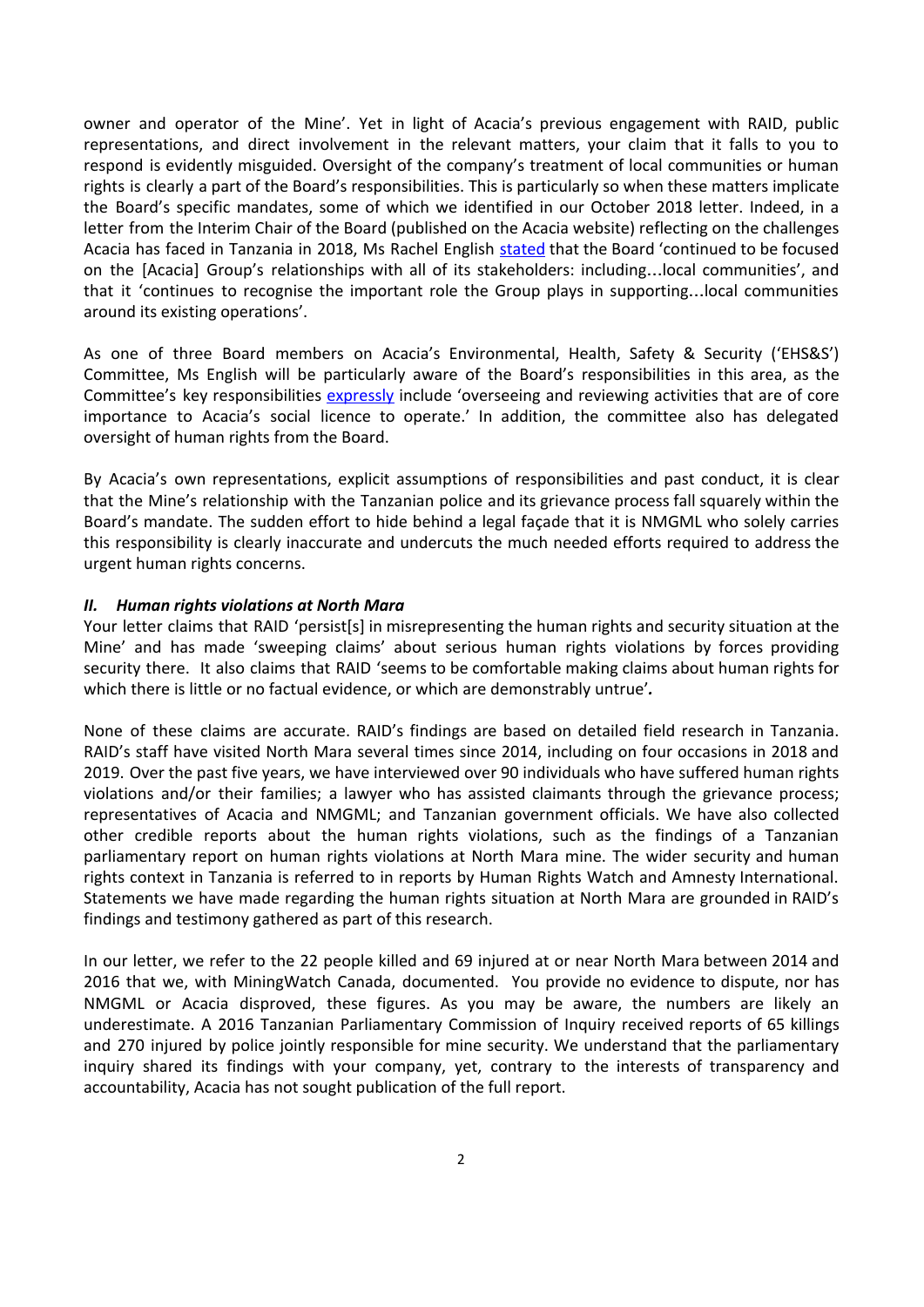RAID also identifies six new cases in our letter. Again, you have not disputed the accuracy of this statement: you have acknowledged the mine is aware of five of the cases and the sixth you have undertaken to investigate.

The only specific claim you make is that we conflate statistics that Acacia has published regarding 'trespasser accidents and trespasser-on trespasser related violence' with those concerning 'incidents involving confrontations between intruders and the mine's private security personnel, or members of the Tanzanian police force'. In fact, our letter quotes directly from Acacia's own annual report, which acknowledges 32 'trespasser-related' fatalities during 2014-2016.

We [wrote](http://www.raid-uk.org/sites/default/files/follow-up_questions_from_raid_to_acacia_mining_july_2018.pdf) to Acacia in 2018 requesting clarification regarding the circumstances of each of these 'trespasser-related' deaths it had reported, and which had been attributed to 'fall from height', 'infighting', 'drowning', 'rockfall', 'vehicle accident', and 'other'. We sought clarification in the context of receiving disturbing reports from individuals that security patrols were dropping rocks on people and were specifically beating people in such a manner as to avoid causing tell-tale injuries to the head and face. We also asked for transparency around the number of intruders injured. It has now been almost a year since that request and Acacia has not responded.

Finally, contrary to your letter's misunderstanding, we did not suggest that there is a 'conflict zone' and that it is 'linked to the Mine's business'. Rather we stated that such a high number of human rights violations as documented at North Mara *outside* a conflict zone is 'shocking and exceptional'. You may disagree with that assessment, but RAID is far from the only organization that has identified the human rights situation at North Mara as serious and requiring urgent action. Recent international press coverage, including in The [Guardian](https://www.theguardian.com/environment/2019/jun/18/murder-rape-claims-of-contamination-tanzanian-goldmine), Le [Monde,](https://www.lemonde.fr/afrique/article/2019/06/18/en-tanzanie-la-mine-d-or-accusee-d-atteintes-aux-droits-humains-et-a-l-environnement_5478104_3212.html) The [Namibian](https://www.namibian.com.na/79835/read/Mines-dirty-secrets-echo-on-three-continents), [Forbidden](https://forbiddenstories.org/silence-is-golden-for-a-tanzanian-mine/) Stories, and the [Organized](https://www.occrp.org/en/investigations/environmental-investigations-prompt-killing-and-silencing-of-journalists) Crime and [Corruption](https://www.occrp.org/en/investigations/environmental-investigations-prompt-killing-and-silencing-of-journalists) Reporting Project, makes clear how broadly this view is shared. As we noted in our letter, the CEO of Barrick, Acacia's majority shareholder, has also acknowledged the need for action to improve the human rights situation.

### III. Actions urged on Acacia's Board in response to human rights violations at North Mara

Your letter rejects the steps we urged Acacia's Board to take, claiming that 'the Mine has established and operates [its agreement with the police and grievance process] in accordance with authoritative global standards for preventing and addressing the risk of adverse human rights impacts'.

As we explained in our letter and evidenced in detail in our latest [report,](http://www.raid-uk.org/sites/default/files/raid_report_on_private_grievance_mechanisms_final_12_june_2019.pdf) neither the grievance process nor the MoU with the police are in accordance with global standards. On the contrary, they are inconsistent with those standards and are heightening rather than reducing the likelihood of human rights violations.

We address your assertions in relation to each mechanism in turn below. But first we wish to address your unsupported claim that RAID did 'not cite human rights standards' and 'has never provided, and still does not provide, any information about the standards it purports to apply'. In our latest letter, as in previous letters and detailed [assessments](http://www.raid-uk.org/sites/default/files/raid_lhrc_assessment_of_acacia_ogm.pdf) we have published, we cite the UN Guiding [Principles](https://www.ohchr.org/Documents/Publications/GuidingPrinciplesBusinessHR_EN.pdf) on [Business](https://www.ohchr.org/Documents/Publications/GuidingPrinciplesBusinessHR_EN.pdf) and Human Rights, which sets out various human rights standards to be applied to businesses' operations and their grievance mechanisms. Our latest report on the grievance process also makes extensive reference to the UN Guiding Principles, as well as citing and quoting from international human rights instruments.

#### (a) The need to end the agreement with the Tanzanian police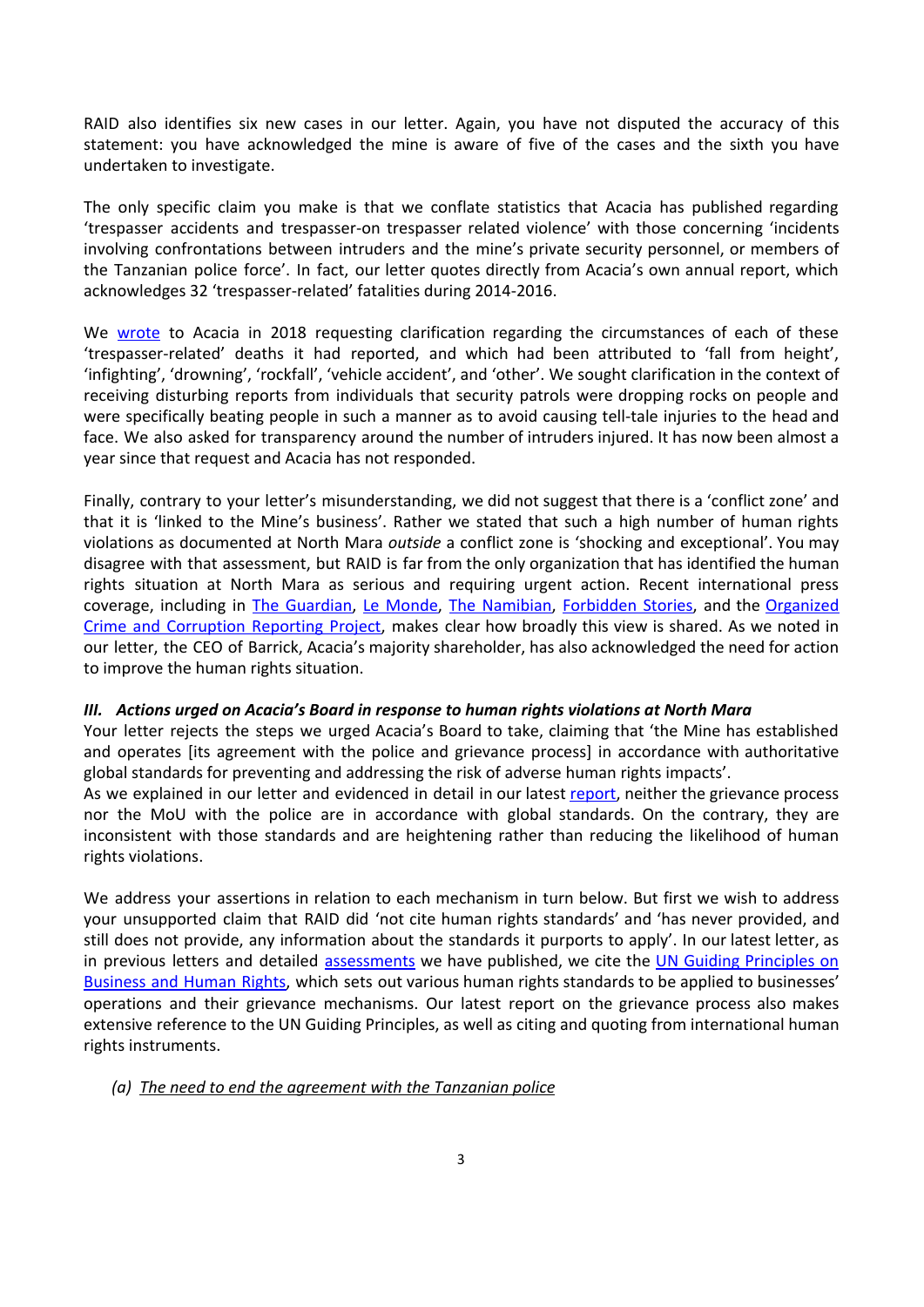As you note, the MoU includes a human rights clause, which is recommended by the Voluntary Principles on Security and Human Rights Initiative. However, the inclusion of such a clause is important only insofar as it assists Acacia and its subsidiaries in meeting their responsibility to avoid causing or contributing to human rights violations. In the face of over a decade of widely reported serious human rights violations by the police in providing security services pursuant to agreements with the Mine, it is clear that the clause is not effective in achieving that aim.

You claim, nevertheless, that the MoU has helped to reduce those violations. You state that 'the Mine is continuing to see a significant year on year improvement in safety and security on the mine site, and a…decline in claims relating to confrontations between members of local communities and Mine security personnel or the Police'. We noted Acacia's claim of a decrease in 'security-related' incidents in our letter. However, our letter also noted that serious human rights violations are continuing at a concerning level. Moreover, Acacia does not provide information that allows independent scrutiny of its claims regarding security-related violence at North Mara, despite RAID's requests that it do so. For example, there is no way to verify whether an incident such as the shooting of a young student by security personnel near the mine, as [reported](https://www.theguardian.com/environment/2019/jun/18/murder-rape-claims-of-contamination-tanzanian-goldmine) in The Guardian, has been included in those publicly acknowledged by Acacia.

In any case, your suggestion that there has been a decline in police confrontations is contradicted by Acacia's own reporting. In its 2018 annual report, Acacia states that there were twice as many incidents at North Mara 'involving the police on or in the vicinity of the mine' that concerned, or were alleged to concern, human rights violations in 2018 as there were in 2017. Your reference to a major security operation, clearly confrontational in nature, involving mine security, police and over 100 'intruders' on 31 May 2019 also suggests that encounters where there is a high risk of human rights violations continue. As noted, there is no annual reporting on injuries to 'intruders' or explanations of other deaths, including by 'rockfall', when allegations have been made that rocks have been deliberately dropped on people by security patrols.

RAID has urged Acacia to consider ending its agreement with the Tanzanian police not simply because the human rights clause is ineffective but because of evidence that the agreement heightens rather than mitigates the risk of human rights violations. The MoU provides, amongst other things, that the Mine will pay for, accommodate, and equip police officers; that police assignments will be issued 'in coordination' with the Mine's security manager; and that 'the Company shall always be in coordination, cooperation and communication with the Police'.

None of these provisions are recommended or otherwise endorsed by the international instruments such as the *Voluntary Principles* on which you rely to justify the MoU. In these and other ways, the Mine's MoU aligns the interests of the institution that is supposed to prioritise protection of the local population with those of the company.

Moreover, you claim that the MoU provides 'the Mine with the ability to press the Tanzanian government to hold all perpetrators of abuse, including the police, to account', but it has become clear that even if that ability exists, either it is not being exercised or, more plausibly, it is not effective. Acacia has [described](https://miningwatch.ca/sites/default/files/pgeletalettertoraidmwcjan17.pdf) raising 'the conduct of its forces' with the Tanzanian government as a 'sensitive issue' and acknowledged that the Attorney General's Office has determined that the use of force has been justified in 'most' cases. As far as RAID is aware, not a single police officer posted at the mine has ever been charged, let alone convicted, of a crime associated with the excessive use of force. This stark fact is surely of concern to the company.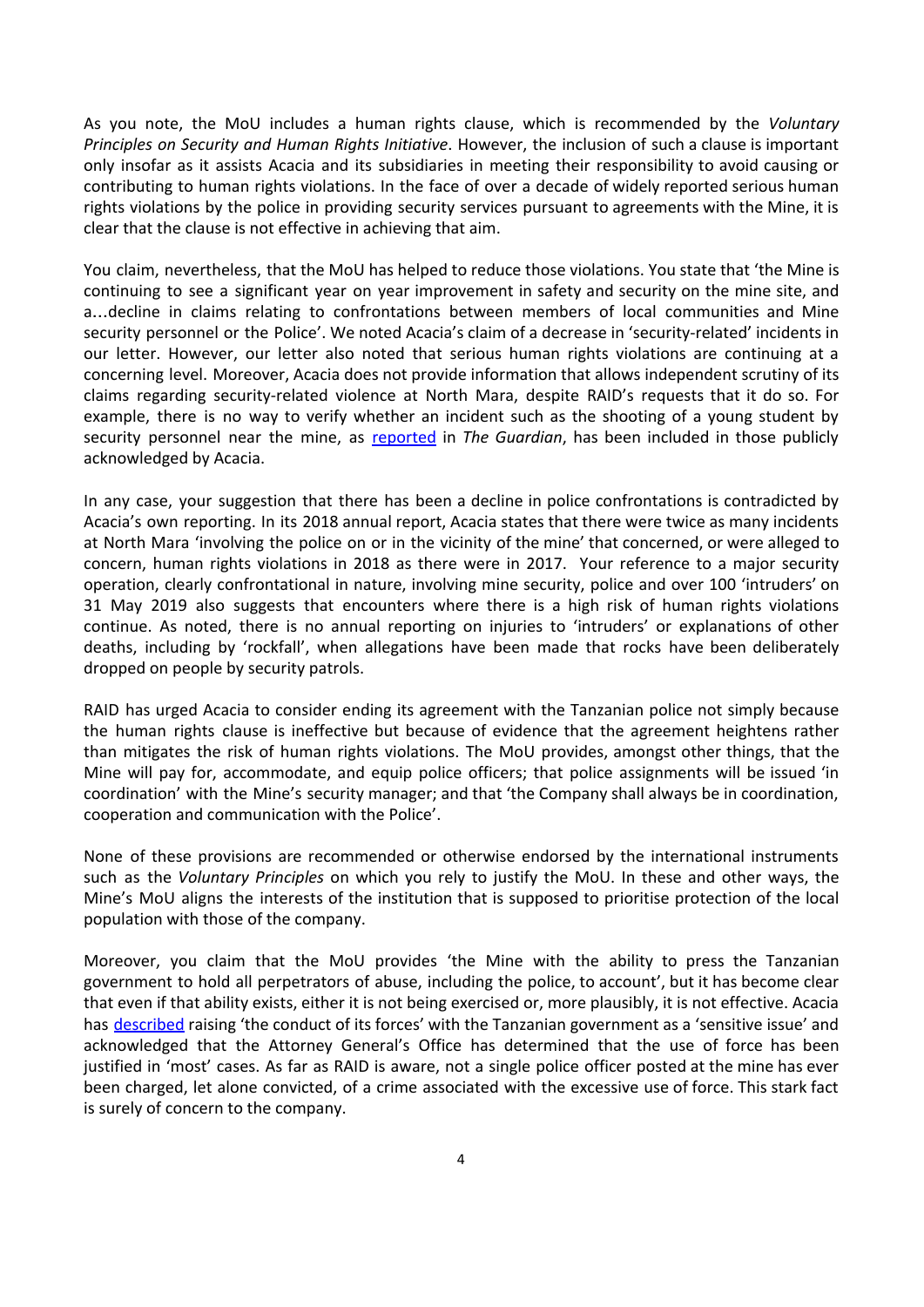There are obvious steps that the Mine could have taken to help ensure greater accountability for police associated with human rights violations, which it has chosen not to take. For example, contrary to the [model](https://docs.wixstatic.com/ugd/f623ce_47e69625843a48d2b648ab8ec1e6bf23.pdf) MoU agreed under the Voluntary Principles, the Mine's MoU:

- Does not provide that police officers credibly linked to human rights abuses 'will be dealt with in accordance with applicable national and international law' but rather states that the police themselves will investigate and resolve complaints made against them according to 'established Police procedures', suspending or removing officers pending the investigation, while the Mine may 'suggest' removal of a particular officer or 'refuse' police personnel 'that fail to meet the standards' set out in the MoU;
- Empowers the Mine to coordinate missions and assignments, contrary to the clear statement in the model MoU that a company should have no authority in these matters;
- Fails to make provision to 'seek to assist in having medical care promptly provided to anyone receiving physical injuries' due to violent confrontations with the police in or around the mine site (instead, the Mine commits to providing medical treatment solely to the police officers); and,
- Neglects to include a commitment to make the security arrangements 'transparent and accessible to the public, subject to any overriding safety and security concerns'. The Mine's MoU states that 'all support provided under this MoU shall be open and transparent', but this provision is addressed to the parties themselves, whereas, despite requests by RAID, the Mine has refused to make the MoU public. Despite the clear relevance of the MoU in its entirety to claims being decided by the grievance process, the Mine has simply excerpted the human rights clause in an **[annex](https://www.acaciamining.com/~/media/Files/A/Acacia/documents/grievance/cgp_security_hr_standards_reference_guide_annexes_201804.pdf)** to its 'Security and Human Rights Standards - Reference Guide'.

The existing MoU, which for the reasons explained above, heightens the risk of human rights violations and the company should take immediate steps to end it. Of course, it is open to the Mine to enter into a new MoU with the Tanzanian police that complies with its obligations under the UN Guiding Principles and is consistent with the recommendations of international instruments such as the Voluntary Principles. However, even if this course of action is taken, it is hard to see how in practice this would improve the human rights situation since impunity for the illegitimate use of force by the Tanzanian police operating at the Mine has been a practice for the past decade.

# (b) Need for suspension of Acacia's North Mara grievance process

Your letter makes several claims regarding the grievance process:

- i. that RAID's 'criticisms…continue to be unsupported and undeveloped';
- ii. that the grievance process 'has been updated to further align in [sic] with the effectiveness criteria set out in the UNGPs' and has been a 'success';
- iii. that RAID's reference to the grievance process being disempowering and humiliating for many who go through it, and that it characterizes some as criminals, is 'simply untrue';
- iv. that RAID 'misrepresented the extensive engagement that has gone on between us over many years', as 'it simply is not true that my November 2018 letter is the only response you have received on the subject of the CGP'; and,
- v. that RAID has 'failed…to provide any constructive response to the detailed and reasoned rebuttals we have made to your unfounded and unprincipled criticisms of the CGP following its revision'.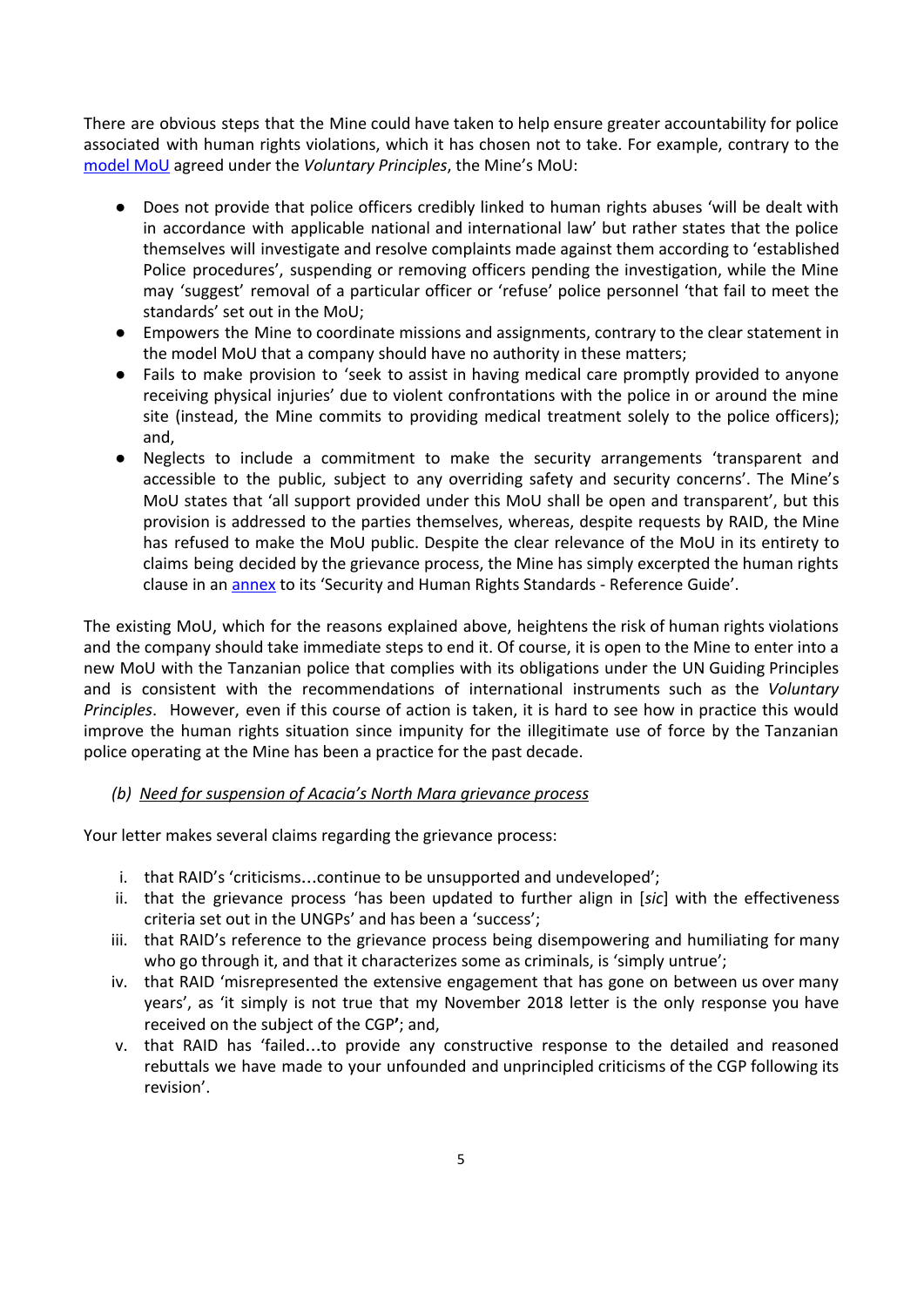None of these claims is accurate. Many of them are addressed at length in the 61-page [report](http://www.raid-uk.org/sites/default/files/raid_report_on_private_grievance_mechanisms_final_12_june_2019.pdf) on the grievance process referenced above. We encourage you to review that report carefully, particularly as it clearly refutes the first claim listed above that RAID's criticisms are 'unsupported and undeveloped'. The report is based on close study of the grievance process' design with express reference to various international human rights instruments and standards, and over 90 interviews of individuals who have suffered human rights violations at or near the mine and/or their families, including many who have participated in the revised grievance process.

Contrary to claim (ii), the report evidences in detail that the grievance process is not 'aligned' with the effectiveness criteria set out in the UN Guiding Principles, nor is it designed or implemented to ensure that those who suffer human rights violations linked to the Mine are provided with appropriate remedies. Rather, its design and implementation entrenches the power imbalance between the Mine and local community members and ensures the Mine access to and control over information.

The report also disproves your claim that Acacia's 2018 annual report shows the 'success' of the grievance process, at least from the perspective of those seeking remedies and international standards. Like Acacia's 2016 and 2017 annual reports, the 2018 report publishes virtually no relevant information concerning the grievance process. It does little more than record how many grievances Acacia says were submitted and considered, respectively; how many were resolved by 'dialogue and engagement' as opposed to by the adjudicatory committee appointed by the Mine; in how many the Mine accepted a human rights 'impact'; and, for the few grievances for which the Mine offered a remedy, whether the committee agreed with the Mine's proposal. Even on this limited information, it is clear that the grievance process is far from a 'success'. By Acacia's own count, the Mine has accepted a 'security-related' impact on human rights in at most only 30 (or 18%) of the 163 grievances concluded. Put another way, over 80% of the individuals who seek remedies from the mine, and who must bear significant financial and emotional costs in doing so, have had their claims rejected.

Other information is entirely omitted from Acacia's reporting. The grievance process [imposes](http://www.raid-uk.org/sites/default/files/raid_report_on_private_grievance_mechanisms_final_12_june_2019.pdf) strict confidentiality requirements on those seeking remedies, meaning that they and their advisors are silenced while Acacia may publish the information it chooses. And it has chosen to provide no information that allows independent assessment as to whether any of the grievances were fairly resolved, nor information concerning whether participants considered that their claims had a fair hearing or the nature of or reasons for the outcome. Even in the few cases in which Acacia does say it provided a remedy, no information is provided about the nature of the remedy or what harm it was meant to redress. Many of those interviewed by RAID who received a remedy expressed dissatisfaction with it, confusion as to how it was arrived at, and, in some cases, stated that they had been pressured to accept it.

Contrary to claim (iii), the report further documents in detail, with reference to first-hand testimony, how the grievance process is disempowering and humiliating. For example, it quotes an individual who came out of the process feeling that he had been treated like a 'baby'. It also shows how the grievance process, by design and in practice, regards many individuals as 'security threats' and criminal actors. The fact that the company purports to be unaware of this disempowering experience is symptomatic of its inability to genuinely engage with local communities.

Since publishing the report on 12 June 2019, the evidence and findings by RAID has been further supported by other organisations and actors. MiningWatch Canada, for example, published [information](https://miningwatch.ca/news/2019/6/11/boxing-my-hands-tied-behind-my-back-barrick-grievance-mechanism-tanzania-not-fair-say) from community representatives appointed by the Mine to its adjudicatory committee, who explained their relative powerlessness. One called the process 'exploitative'. RAID also had the opportunity to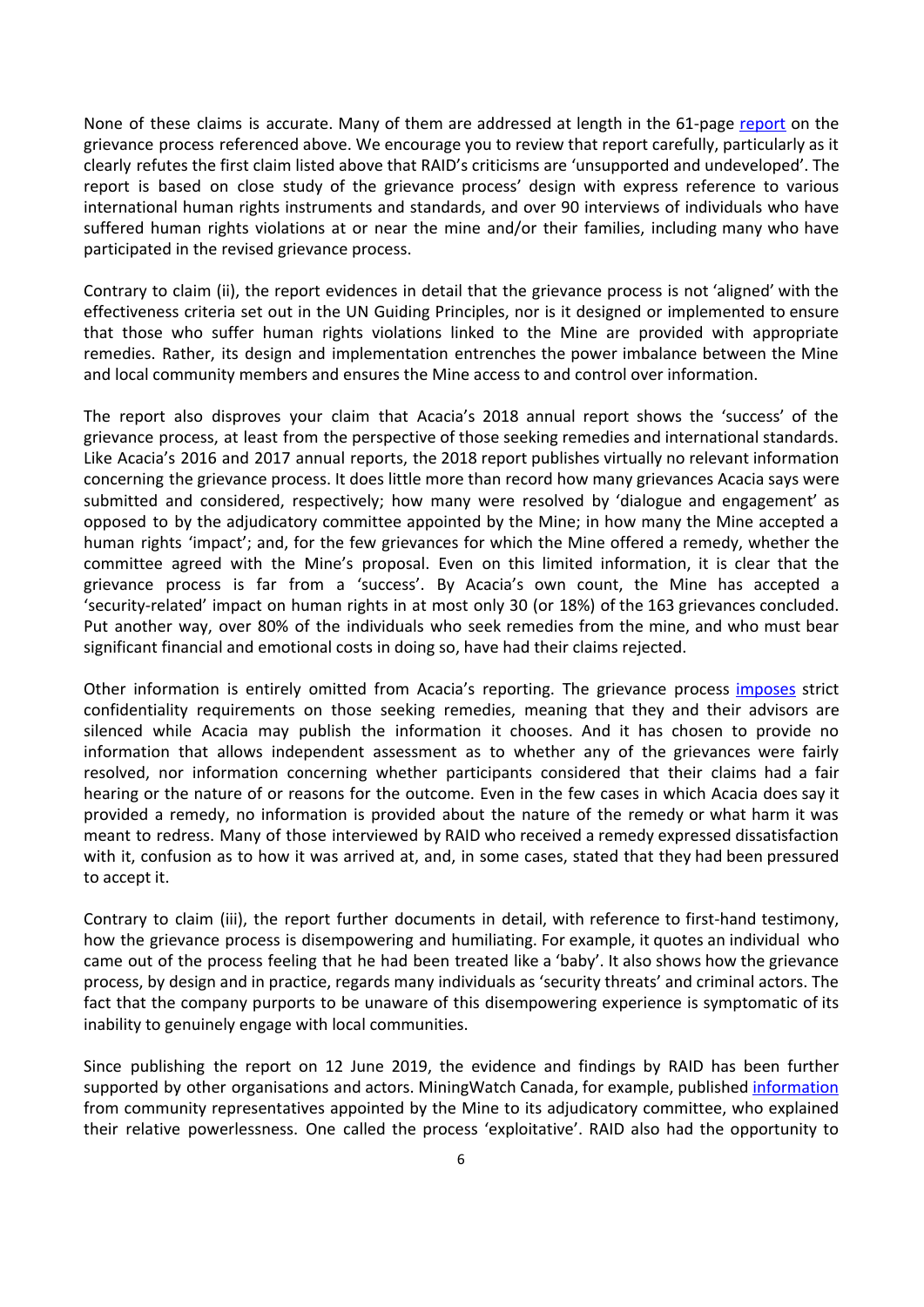interview a lawyer who has assisted individuals, largely on a *pro bono* basis, through the grievance process. The lawyer [told](http://www.raid-uk.org/sites/default/files/qa_on_acacia_mining_in_tanzania_18_june_2019.pdf) RAID in relation to the process 'I don't trust it, the grievants don't trust it, we just go through it because we don't have any options'.

Contrary to claim (iv), RAID did not misrepresent Acacia's engagement on issues concerning the grievance process. The reference to your letter of November 2018 being the 'only response we received' was made in relation to RAID's October 2018 letter to Acacia's Board and to note the absence of a response to it from the Board.

As you note, RAID and Acacia have engaged in discussions and correspondence regarding the revised grievance process on multiple occasions. RAID has undertaken its engagement on the good faith understanding that Acacia was interested in and open to developing a grievance process that would reflect concern for the interests of local communities around North Mara and enhance their access to remedies for human rights violations. Unfortunately, over time it has become apparent that the grievance process, both on paper and in practice, is not changing for the better as a result of this engagement, but is preoccupied with retaining the company's control over victims, information about violations and outcomes.

Acacia states in its 2018 annual report, as you repeat, that it has engaged in 'extensive consultation' with other actors, including community members, regarding the grievance process. However, it has published no information regarding the feedback it has received through those consultations and there is no indication that it has made any changes to the process in response to them. On the contrary, what evidence is available suggests that no such changes have been made. For example, the [Handbook](https://www.acaciamining.com/~/media/Files/A/Acacia/documents/grievance/community-grievance-process-handbook-20171208.pdf) for [Grievants](https://www.acaciamining.com/~/media/Files/A/Acacia/documents/grievance/community-grievance-process-handbook-20171208.pdf) on Acacia's website states that it was 'last revised' in December 2017.

Even when the company committed to a non-substantive amendment of the process's standard operating procedure in [response](https://www.acaciamining.com/~/media/Files/A/Acacia/documents/grievance/NMGML-response-RAID-LHRC-assessment-20180418.pdf) to feedback, as in its April 2018 response to an assessment published by RAID and the Tanzanian NGO Legal and Human Rights Centre, the commitment remains unfulfilled, despite over a year having passed.

Finally, regarding claim (v), your letter also refers to Acacia's 'rebuttals' to RAID's previous criticisms. That Acacia has declined to make efforts to account constructively for the criticisms of the revised grievance process, many of which are from those who have had to use it, and instead sought to 'rebut' them, is revealing as to how meaningful its engagement has been. In any event, as can be seen from our latest report, those 'rebuttals' are not sustainable.

We further note on the issue of engagement that Acacia has posted some correspondence regarding its North Mara grievance process on its [website](https://www.acaciamining.com/sustainability/grievance-process/gp-english.aspx) under the title 'Grievance Process Consultation: Critiques and Responses'. However, while it has posted your last two letters, it has not posted ours. Nor has it posted our June 2019 report. In the interests of transparency and not misleading the public, we trust that you/Acacia will correct these omissions, as well as posting this letter.

#### IV. Unfounded allegations against RAID

Your letter makes many allegations impugning RAID and its motives in advocating for Acacia to take steps necessary to improve the human rights situation at North Mara. For example, you claim that RAID's criticisms of the grievance process are 'unprincipled'; that RAID 'appears to be interested only in serving its own campaign and personal agendas rather than advancing the interests of the communities around the mine'; and that RAID is engaged in an 'anti-mining campaign'. Similar allegations were made in your November 2018 letter and again in Acacia's 'Response to [Forbidden](https://www.acaciamining.com/~/media/Files/A/Acacia/press-release/2019/response-to-forbidden-stories-articles-20190626.pdf) Stories Articles'.